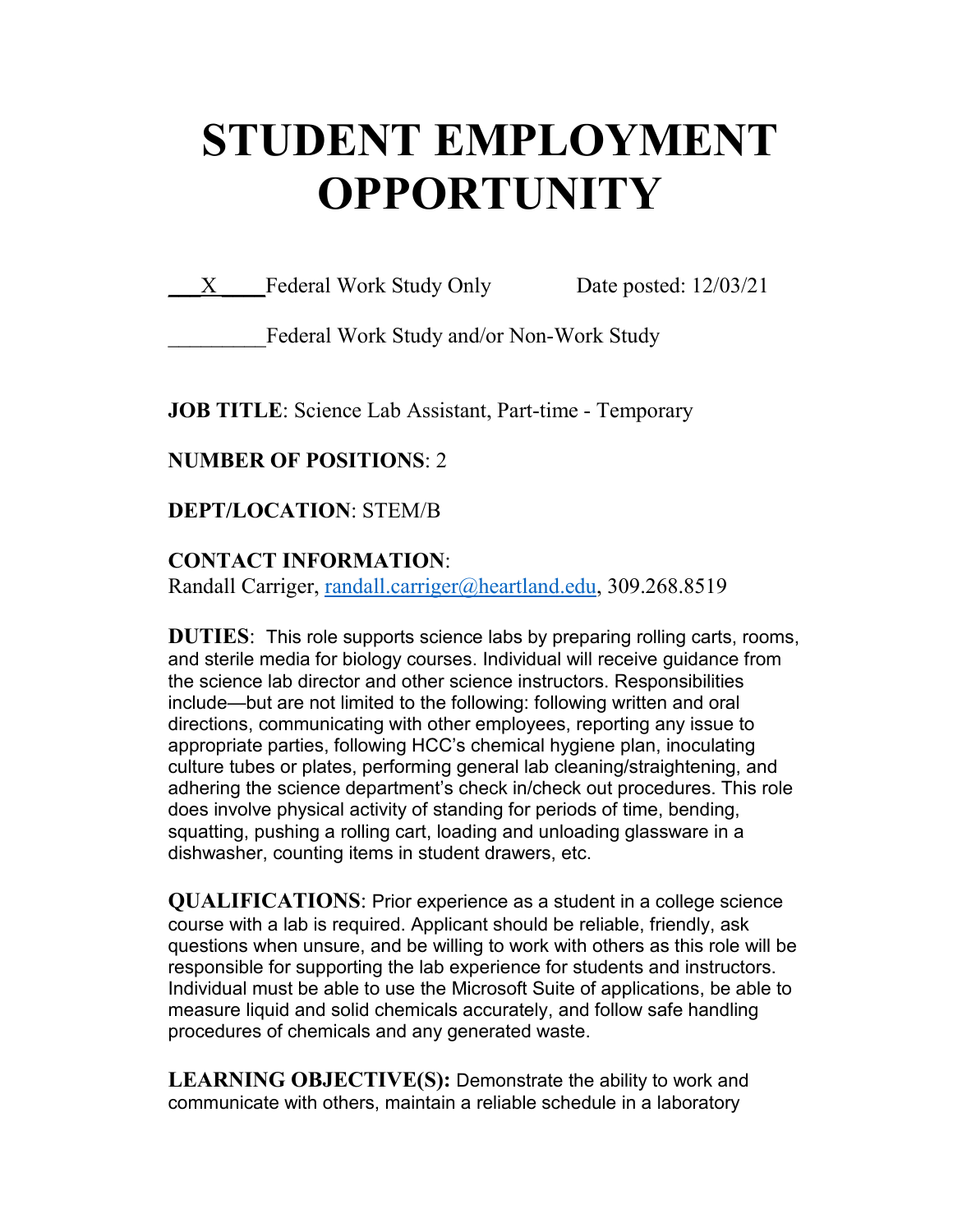environment, gain understanding of chemical hygiene procedures, and learn more about the materials and techniques required to support science labs at Heartland Community College.

### **ESSENTIAL COMPENTENCY:** PS 1 – PS 4

**NUMBER OF HOURS/WEEK**:5 – 20 Hours/Week, depending on associated labs and approved schedule. Hours are set by the science lab director.

#### **HOURLY WAGE**: \$11.00/Hour

**GENERAL WORK SCHEDULE**: At minimum, the individual must be available on Fridays to setup labs and at least one other day during the week to check on supplies and neatness of lab spaces. Work schedule is between Monday through Friday, 7:30 a.m. to 6 p.m. to ensure that individual is not working alone. Schedule is pre-approved by the science lab director prior to working to ensure safety and to set times for laboratory preparation guidance.

## **PLEASE SUBMIT YOUR EMPLOYMENT APPLICATION TO THE FINANCIAL AID OFFICE.**

## **THE DEPARTMENT WILL CONTACT YOU DIRECTLY IF YOU ARE SELECTED FOR AN INTERVIEW.**

Work Study Reference Sheet General Information:

- For a student to be eligible for work study, they must be enrolled in at least 6 credit hours, maintain a 2.00 GPA and have need (need is calculated based on FAFSA information and assistance a student is receiving).
- The average work study student at Heartland is eligible for \$3000 for the Fall/Spring school year. At \$11.00/hr, \$3000 equates to a student working 8-10 hrs. per week for 32 weeks (16 weeks per semester).
- Summer work study eligibility is determined on a yearly basis based on our work study allotment from the Department of Education and our usage during the preceding fall and spring semesters.